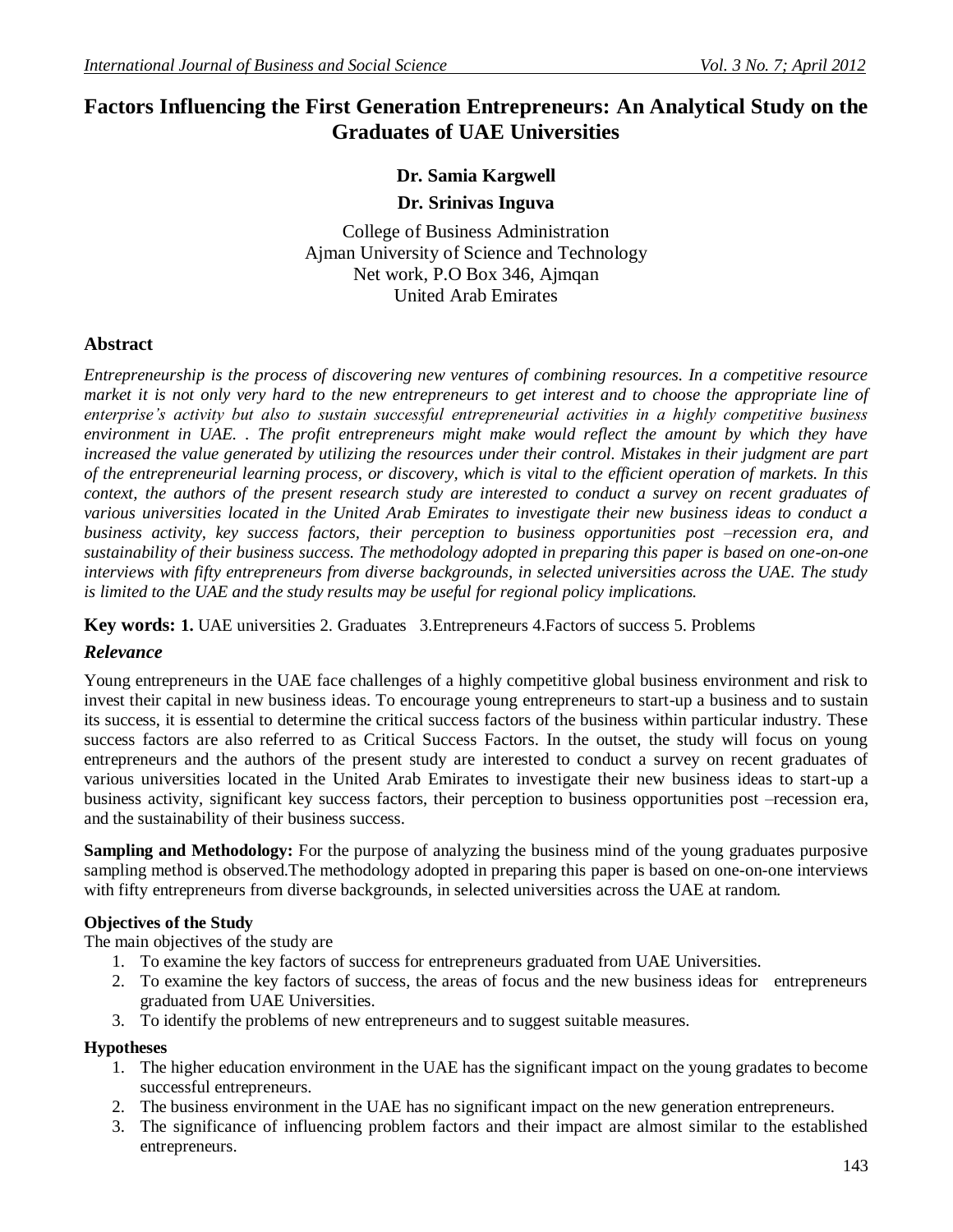## *Literature Review*

#### **United Arab Emirates and the SMEs**

United Arab Emirates has paid increasing attention to entrepreneurship contribution to economic growth. The sector of small and medium enterprises is significantly contributed in terms of earnings and employment. In fact, UAE government designs a comprehensive and consistent approach of council of Ministers and entity governments to entrepreneurship and SMEs in the form of government support strategy to entrepreneurship and SMEs as a priority. Therefore, the UAE government provides financial support and other logistics to small business enterprise.

Small and Medium-Sized Enterprises (SMEs) in market economies are the engine of economic development. Entrepreneurial flexibility, adaptability and reaction to challenges would contribute to sustainable growth and employment generation in a significant manner. In fact, SMEs have strategic importance for each national economy due to a wide range of reasons. Logically, governments show such an interest in supporting entrepreneurship and SMEs. The support of the SMEs would open a door to create new jobs, increase GNP and raising the standard of living.

In the United Arab Emirates, the most recent comprehensive data on SMEs are collected from the 1995 census of establishments. The categories in the census explained that enterprises consist of 50-249 employees are considered as medium size and 250 employees and over are large according to Western definitions of both medium and large size enterprise. On the basis of this definition, in 1995 there were approximately 82,000 SMEs in the United Arab Emirates which employed 636,000 people or 86 percent of the private enterprise workforce. Since 1995 there has been an avalanche of initiatives in the United Arab Emirates aimed at encouraging private business investment especially foreign investment. Notably, both the free zones in Dubai and other emirates have targeted foreign investors and freelancers. In 2000, some indications of the growth of SMEs may be drawn from a survey of establishments in Dubai's "onshore" environment (i.e. excluding the free zones). Employment in micro and small enterprises in Dubai Emirate increased from 150,963 persons in 1995 to approximately 230,000 in the areas covered by the 2000 survey.

#### **UAE Entrepreneurs and small businesses**

The survey in UAE conducted by Tanmia on small businesses owned by male and female entrepreneurs indicated that while there are good prospects for UAE nationals to be employed in the small and medium enterprise (SME) sector, there are many obstacles to be resolved. These are: Lack of knowledge on advantages of penetrating into small business field, inadequate business knowledge and skills, unfavourable attitudes related to self-employed and risk taking. In addition, the study showed that the major support to Emirate entrepreneurs to enter business environment is related to the provision of business training to acquire adequate business skills (Haan, 2001). Moreover, the characteristics of Emirati entrepreneurs are: they predominantly males, at the age of early thirties, the majority is well educated, 70% work in the public sector, motivated to gain extra income and/or to sustain family business.

For entrepreneurs there are different types of privately owned business. These are: 1. Proprietorship: a sole proprietorship is a business owned by one person. The owner of the business has total and unlimited personal liability of the debts incurred by the business. This form is usually related to small business. 2. Partnership: is a form of business in which two or more people operate for the common goal of making profit. Each partner has total and unlimited personal liabilities of the debts incurred by the partnership. There are three typical classifications of partnership: general partnerships, limited partnerships, and limited liability partnership.3. Corporation: a business corporation has separate legal personality from its members. A corporation owned by multiple shareholders an overseen by a board of directors, which hires the managerial staff (Moore et al, 2010).

Critical success factors: is a vital element for an organization to realize its goal and to achieve its mission. It is defined as "those few things that must go well to ensure success for a manager or an organization, and, therefore, they represent those managerial or enterprise area, that must be given special and continual attention to bring about high performance. The CSFs include issues vital to an organization"s current operating activities and to its future success (1).

Critical success factors have been used significantly to present or identify a few critical factors that organizations should focus on to be successful (2)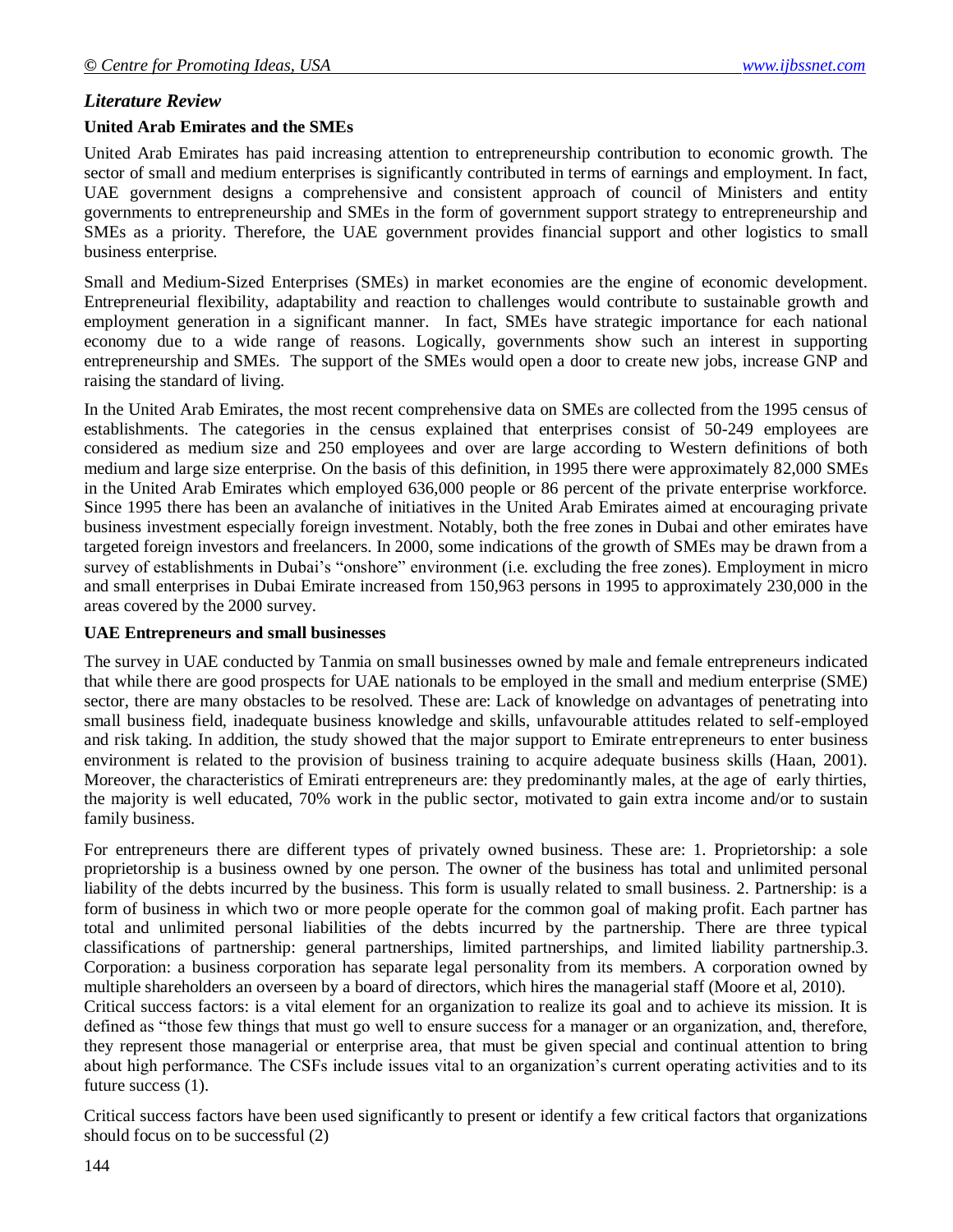Another way to view Critical success factors is from market and customer perspective. This perspective focuses on the important functions, activities, or business practices that valued and demanded by the market conditions and customers' needs. In addition, the company must determine what to do to be perceived by the customers as adding value to the business relationship and why customers select a particular company over the competitors (3). In any organization certain factors are critical to the success of that organization to achieve its goals. For example, some of generic CSFs include: New product development, Good distribution and effective advertising (2).

Important Elements about Key Success Factors include: identifying the industries dominate characteristics, technology, and manufacturing, such as quality control, high labour productivity, and low cost production design for its products (4).

Kevin and John in their study "entrepreneurship and new technology based firms: an integrated model" stated that Entrepreneurship is the *engine of innovation*. The accumulated tacit knowledge and culture of the entrepreneur are the resources essential to create wealth from research commercialization leading to technological innovation and the creation of New Technology Based Firms. The authors explore, in definitional terms, discovery of entrepreneurial opportunity and entrepreneurial capacity as the essential elements in the interaction between all types of tacit knowledge. They also interact with the entrepreneur"s own background and personality which-- led then to a wider analysis of the importance of such tacit knowledge as the glue bringing together effective mechanisms for wealth creation out of research commercialization.

Kakati, in his study "success criteria in hi tech ventures" stated that entrepreneur quality, resource-based capability, and competitive strategy are the critical determinants of the firm"s viability and achievement. It is seen from cluster analysis that successful entrepreneurs develop multiple resource-based capabilities to backup multiple-strategies to push their products through market. Furthermore, it is concluded that it is not the unique products relative to competitors that brings success rather it is the firm"s ability to meet the unique requirements of customers that bring success. The study mainly seeks to identify the criteria that influence the performance of high-tech new ventures. Twenty-seven venture capitalists that experienced both failure and success in high-tech ventures were asked to rate one of their most successful ventures and one of the least successful or failed ventures on 38 criteria identified fewer than six groups: entrepreneur quality, resource-based capability, competitive strategy, product characteristics, market characteristics and financial criteria. The venture capitalists were subsequently interviewed to overcome biased or forced results and to know more about success criteria.Gender and Emirate Entrepreneurs

## **UAE Entrepreneurs and small businesses**

The survey in UAE conducted by Tanmia on small businesses owned by male and female entrepreneurs indicated that while there are good prospects for UAE nationals to be employed in the small and medium enterprise (SME) sector, there are many obstacles to be resolved. These are: Lack of knowledge on advantages of penetrating into small business field, inadequate business knowledge and skills, unfavourable attitudes related to self-employed and risk taking. In addition, the study showed that the major support to Emirate entrepreneurs to enter business environment is related to the provision of business training to acquire adequate business skills (Haan, 2001). Moreover, the characteristics of Emirati entrepreneurs are: they predominantly males, at the age of early thirties, the majority is well educated, 70% work in the public sector, motivated to gain extra income and/or to sustain family business.

According to the survey carried out by Tanmia, showed that the main characteristics of entrepreneurs are young age, worked some time in government institutions and devoted their efforts and time to one business activity. Some research carried out in UAE claimed that Emarati women are involved in small-scale economic activities. All their ventures are related to home-based enterprises where they received little support (Baud and Mahgoub, 1999; Haan, 2002; Haan, 2003). In fact, women-managed small enterprises (WSEs) received assistance to overcome some of the hurdles they face. An earlier research carried out by Haan (2002) among a number of home-based micro-enterprises operating with a special license in Dubai claimed that women entrepreneurs were found to be relatively young and well-educated. Many of them had received some business training, had experience of working in the private/ or government sector before indulging in business venture.

Haan (2004) claimed that UAE Emirati women entrepreneurs have rating in business activities as follows: 47% in trade, 20% in manufacturing and 17% in business service. According to Haan (2004), although these percentages were gathered from limited number of Emirati Women Entrepreneurs , however it highlight clearly the most prominent range of business activities they involve in.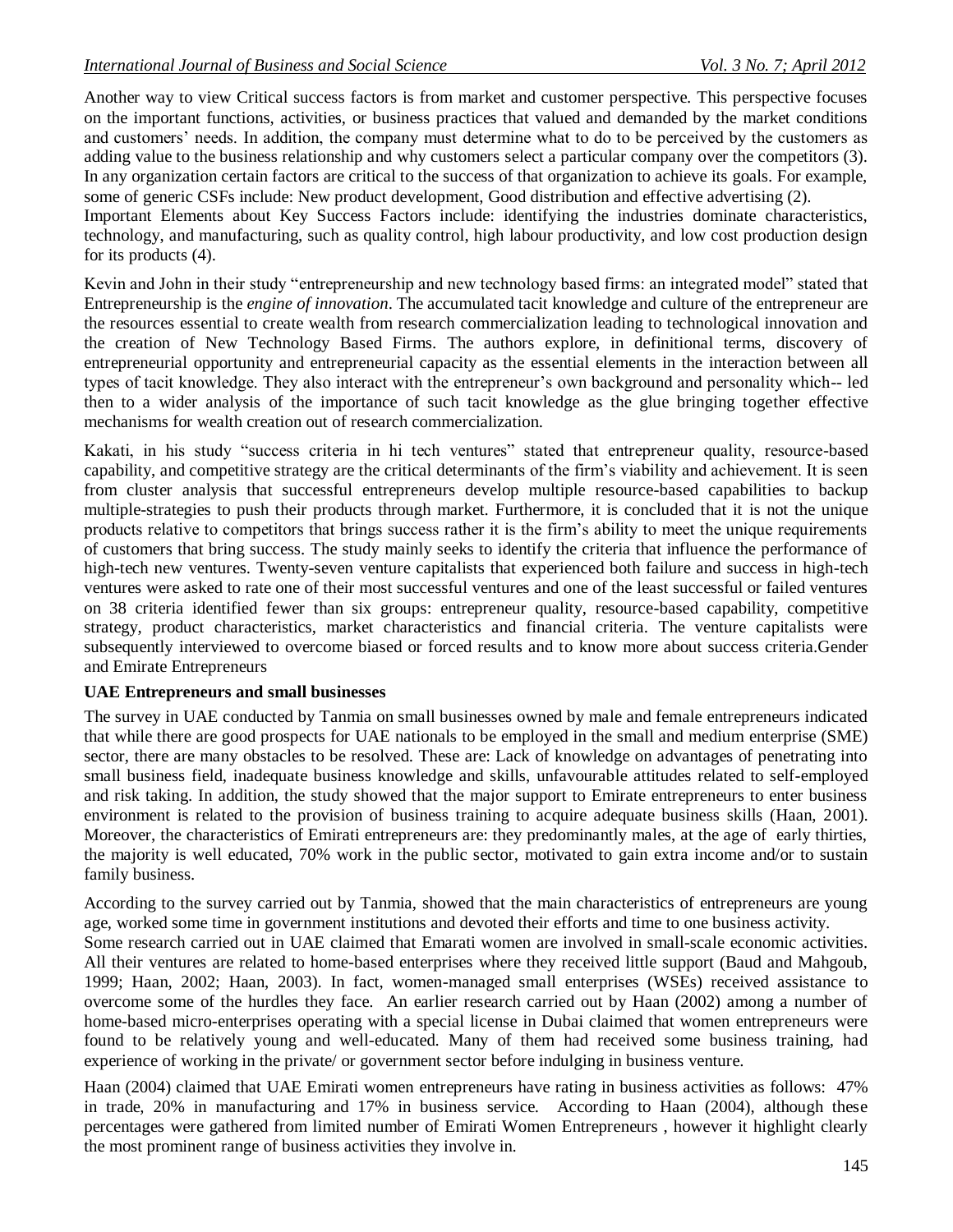In addition, Emirati women entrepreneurs are also known by the phrase 'women of small business' who have spread their own business activities into two segments: Traditional activities, such as: dress making and tailoring (Erogul and McCrohan, 2008, Nelson, 2004, Haan,2004). They experience difficulties in marketing their products and inadequate demand. Also, they experience the difficulty with their small capital which serves to reduce their potential market. (Nelson, 2004, Buttner, 1993). The second activities are Modern activities, such as hairdressing, beauty Saloon, Interior decoration and Painting (Erogul and McCrohan, 2008; Haan, 2004). Thus, women's organizations usually provide some support to women entrepreneurs in particular, those who are engaged in traditional activities. This support often has social and cultural, rather than economic objective (Haan, 2004) It is commonly known that Emirati women Entrepreneurs play a vital role in accelerating the process of economic development. Haan (2004) claimed that there is little support available specifically focuses on women managed small enterprises (WESs). They offered little assistance to help them to overcome the hurdles they face. These constrains might be affected by the location of such entrepreneurship organizations which narrow the amount of support women in certain geographical areas might get. For example, Mohammed Bin Rashid establishment for young business leaders (MREYBL) focuses on providing some facilities, such as office spaces for women. Apart from this there exists few, if any, support services specially directed at UAE women. In addition, women entrepreneurs offer no special training or guidance to start-up any scheme for women (Hann, 2004).

## **The Study**

Given the increasing significance and visible impact of Entrepreneurship in wealth-creation and employment generation, the considered the subject to be of immense importance in growth and development of various sectors in UAE. The methodology adopted for this exploration includes structured one on- one interview with new entrepreneurs. For the list of 50 entrepreneurs interviewed along with a brief background, Most of the entrepreneurs interviewed are from Ajman, Sharjah, Dubai, Abu Dhabi and Ras Al Khaima.

A classification of the entrepreneurs interviewed in terms of some key parameters such as sectors, turnover, employment, age, family background, gender and time period are as follows:

**Sector:** The bulk of the entrepreneurs interviewed belong to the 'manufacturing' and 'knowledge intensive services' sectors.

**Turnover:** While entrepreneurs revealed a wide range in annual turnover, the majority in the sample report a turnover of less than AED 10 million.

**Employment:** About 60% of the entrepreneurs interviewed have less than 50 employees. The median number of employees is 24.

**Age:** While entrepreneurs across a range of age groups (from 21 to 35) were interviewed, the median age of the sample of entrepreneurs is 28.

**Family Background:** Since the growth in scale and scope of Entrepreneurship is intimately connected to the increasing numbers of first generation entrepreneurs, most of the entrepreneurs interviewed belong to this segment.

Gender: About 26% of the entrepreneurs interviewed were women.

**Time Period:** To explore factors across various time periods, the sample is spread as follows. 50% of the sample entrepreneurs started their ventures before 2005; 35% started during the 2008s and 15% after 2008.Based on the interviews, a successful Entrepreneurship ecosystem is the function of a number of factors working in tandem. These are classified as "Entrepreneurial Triggers. These are as follows:

- Individual Motivations for Entrepreneurship
- Socio-cultural Factors
- Access to Early Stage Finance
- Education and Incubation
- Business Environment for Entrepreneurship.

#### **Individual Motivations for Entrepreneurship**

Some of the most recognized Individual Motivation factors for Entrepreneurship are the "Independence, Market Opportunity", Challenge, "Family BackgroundNew Idea, and Challenge Dream.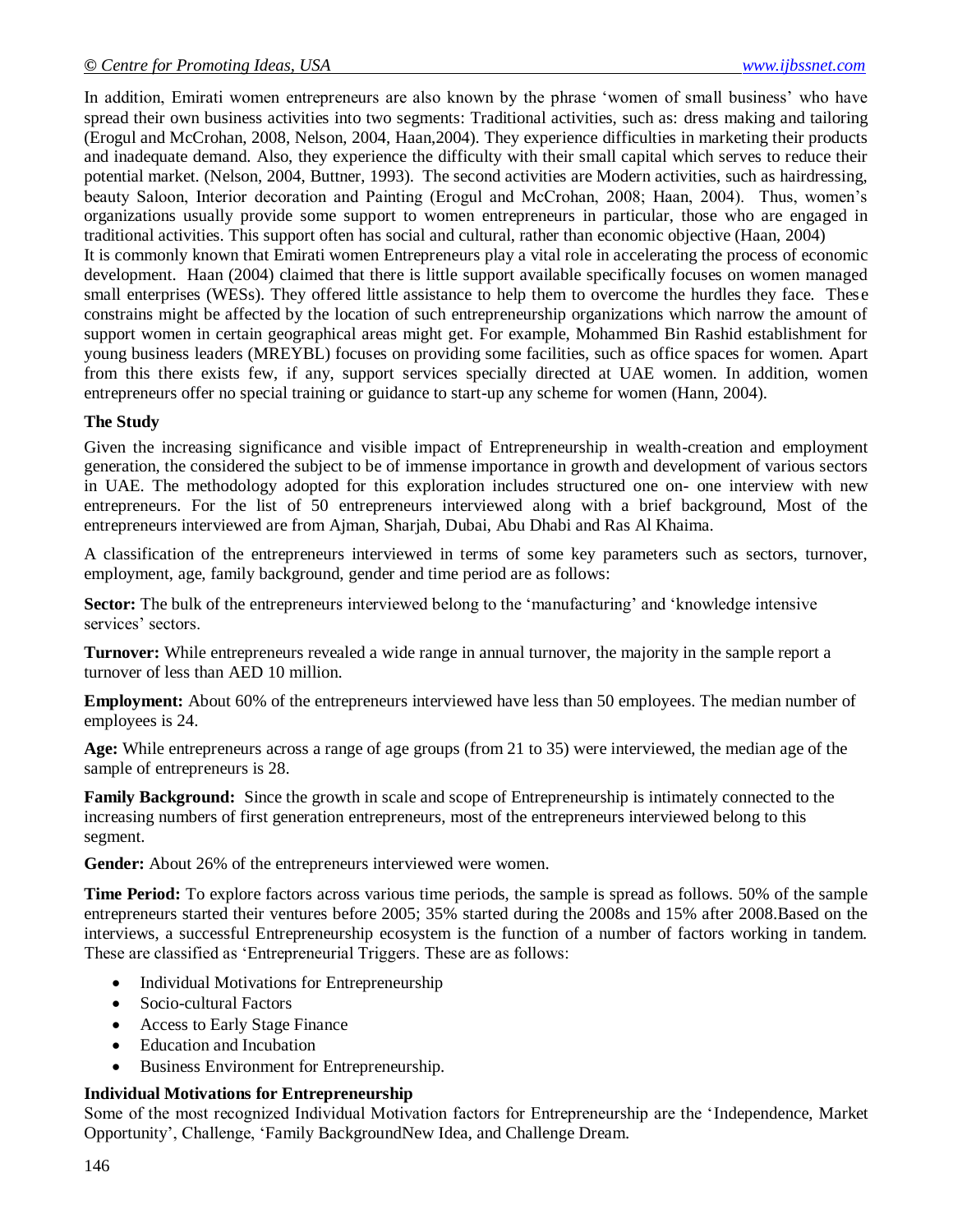According to the current study 10 respondents (20%) are enjoying the freedom to conduct their own business because they are financially sound and have the independence to do their own business activity.8 of the respondents (15%) are using current market opportunity, around 13 respondents (25%) are enjoying the success of their family business back ground, 5 of the respondents (10%) are started their business as a challenge,6 of the respondents (12%) started their business to grab their new business ideas and 9 of the respondents (18%) are motivated to conduct the business as their dream to become the business persons.

### **Socio-cultural Factors**

The socio-cultural like family values and social value of Entrepreneurship, play a dominant role in nurturing the entrepreneurial system. Changing life style, western influence on local consumer Socio-Cultural Environment, modern living styles and rapid modern living conditions with most sophisticated living patterns also influences the entrepreneurs to take up new businesses. According to our sample respondents 30 per cent (15) inspired to start a business to provide modern services like video games and web browsing 40 per cent (20) inspired to start business to provide custom and culture oriented services like beauty parlors and in the remaining 15 respondents of various other reasons like traditional and ethical and customs and family business.

#### **Access to Early Stage Finance**

It is recognized that many businesses are unsuccessful in raising equity finance because they are not investment ready. This has prompted enterprise support organizations in various countries to develop investment ready programs. In the UAE there are a quite number of organizations to equip young entrepreneurs towards business success. The banking and financial sector encourage different country nationalities to start up businesses at their own in the different free zones in UAE. Among the sample respondents only 10 per cent (5) expressed the problem of early finances and the rest reacted positively about the access to early stage finance.

### **Education and Incubation**

Industry linkages and interactive innovation model is visible especially in the history of the business and entrepreneur incubator. Transcending the production and dissemination of research, incubated knowledge increasingly lies behind new products and new firms. Incubators have developed technology and business ideas into an array of firms and to form research centers by fusing heterogeneous R&D entities from individual"s government and industry. As these developments are supported by changes in the regulatory environment and by government funding programs, this factor plays an important role in the entrepreneur development. Among the 50 sample respondents 50 per cent (25) expressed that the education strengthens the early stage entrepreneurs and their development in the local environment. 20 per cent (10) expressed that an entrepreneur without proper knowledge of local laws and procedures will face a tremendous complications in the day to day business activity. Majority of the respondents expressed that the business education in the related field is highly needed but not the basic general business education.

### **Business Environment for Entrepreneurship.**

This study examined the association between a business external environment and financial performance. The study noticed that perceived rather than objective-characteristics of the environment significantly influenced entrepreneurship activities in the local environment. Secondly, a firm's environment was essential to unravel the interplay between the environment, corporate entrepreneurship activities, and financial performance. Among the sample respondents 80 per cent (40) of the young entrepreneurs expressed that the perception of the local environment for the business conducting is the main success factor than the self generated goals and objectives of the business. The remaining 20 per cent (10) expressed that the high financial performance among the competitive co entrepreneurs and continuous growth in the business developmental activity is the main factor of success in the business activity.

### **Summary of Findings and conclusions**

Given the increasing significance and visible impact of Entrepreneurship in wealth-creation and business development in the country, the study considers it necessary to conduct various business oriented education programs in the country for the rapid development and growth of young entrepreneurs. A successful Entrepreneurship ecosystem is the function of a number of factors working at different levels and sectors of the country. 50 per cent of entrepreneurs believe education is a critical success factor. Education is a key trigger to evoke entrepreneurial inclinations. Among the sample 90 per cent of the entrepreneurs are graduates. However, only 25 per cent chose a specific sector as a result of their educational background.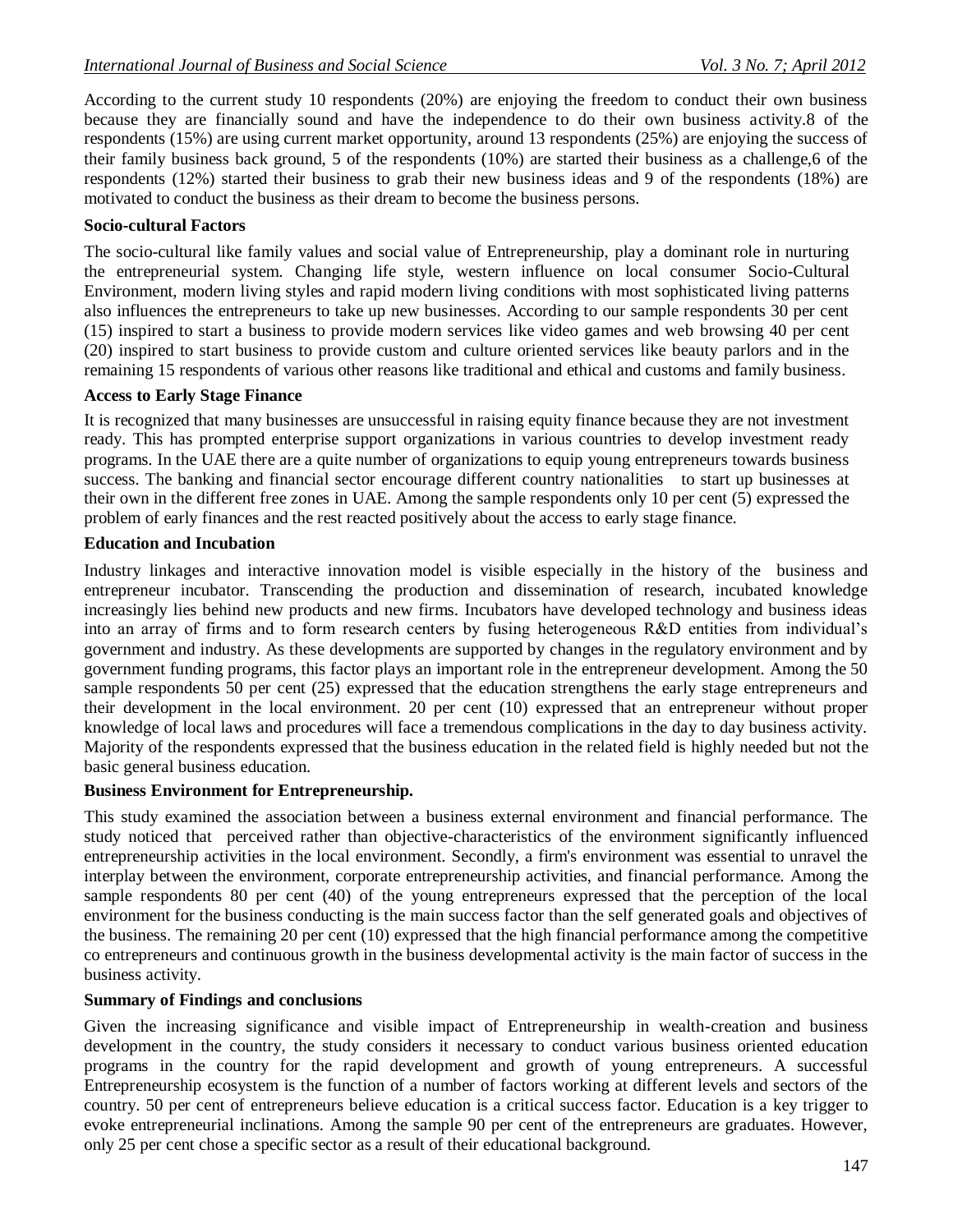Recognition and rewards right from the local up to the national level will energize and encourage new entrepreneurs. Involving entrepreneurial networks and associations will also help in giving visibility and encouragement to Entrepreneurship. Modern vocational education training skill development, Innovation and Entrepreneurship activities at all levels of the community should be encouraged. Financial and economic liberalization will encourage entrepreneurship among young entrepreneur with varied new business skills. Since 50 per cent of the entrepreneurs expressed that the education strengthens the early stage entrepreneurs and their development in the local environment first hypothesis "the higher education environment in the UAE has the significant impact on the young gradates to become successful entrepreneurs. 80 per cent of the entrepreneurs among the sample expressed that perception plays a dominant role in the business rather than objectives characteristics of the business says that the business environment is good for the new entrepreneurs in UAE to perceive new ideas the second hypothesis is rejected. Since the study noticed that the problem factors of young entrepreneurs and the established entrepreneurs are almost same with some degree of difference the third hypothesis is accepted. The UAE's economy can potentially and significantly gain from the country's characteristic features of open free trade society with different country nationalities conducting business and the support and encouragement of the government, Banking and financial sectors.

## *References*

- Prasama Chandra, Projects "Planning, Analysis, Selection, Implementation and Reviews", Tata McGraw-Hill Publishing Company Limited 1996.
- P. Saravanavel, "Entrepreneurial Development", Ess Pee kay Publishing House, Chennai 1997.
- P.C.Jain (ed.), 'Handbook for New Entrepreneurs', EDII, Oxford University Press, New Delhi,1999.
- S.S.Khanka, "Entrepreneurial Development", S. Chand and Company Limited, New Delhi, 2001.

Hisrich, "Entrepreneurship", Tata McGraw Hill, New Delhi, 2001.

- Efraim Turban et al., "Electronic Commerce A managerial perspective", Pearson Education Asia, 2002
- Pradip N. Khadwalla, Organizational designs for excellence TMH, 2005
- MadhurimaLall ,shikhasahai, Entrepreneurship, Excel Books,2006.
- VasantDesai, Entrepreneurship-priciples and practices,  $7<sup>th</sup>$  edition 2007, Thomson
- Moore,C., Petty, J., Patich, L. Longenecker,J. (2010). Managing of Small Business, An
- Entrepreneurial emphasis, Fifteen Edition, published by South-Western-Cengage Learning, China
- Moore, C., Petty, J. Palich, L. Longenecker, J.(2010). Managing Small Business: An Entrepreneurial Emphasis, 15th e edition, published by South-Western Cengage Learning, China*.FalenOestrike ,* Taking on Business Etiquette has Caused Chivalry to Disappear
- Robbins, SP &DeCenzo, DA 2004, *Fundamentals of management: essentialconcepts and applications*, 4th edition, Pearson Prentice Hall, Upper Saddle River, NJ.
- Winston, J 1999, *A look at referencing*, AAA Educational Services, accessed 20 M 2010. Bryman, A. and Bell, E (2011). Business Research Methods, 3rd edition, published by Oxford University Press, New York..
- Reynolds, P., Bosma, N., Autio, E., Hunt, S. De Bono,N. , Servias, I, Lopezgarcia, p. , Chim, N. (2005). Global Entrepreneurship Monitor: Data collection Design and Implementation 1998-2003. Small Business Economics, 24:205-231.

## **Hisrich, R. , Peters, M., Shepherd, D (2008). "Entrepreneurship: 7th Edition" McGraw Hill Irwin: New York.**

Saunders, M., Lewis, P. Thorn hill, A. (2009). Research Methods for Business Students,  $5<sup>th</sup>$  edition, published by Pearson education limited, England

Weiler, S &Bernasek A. (2001) "Dodging the glass ceiling? Networks and the new wave of women entrepreneurs"[online], cited 13 November 2009. Available from M. Kakati, M. (2002).

Success criteria in hi tech ventures", volume 23 issue no.(5,) science direct.comHindle, K. and Yencken, John (2004). "Public research commercialization, entrepreneurship and new technology based firms: an integrated model", Volume 24 issue no.10. Science direct.com, 2004